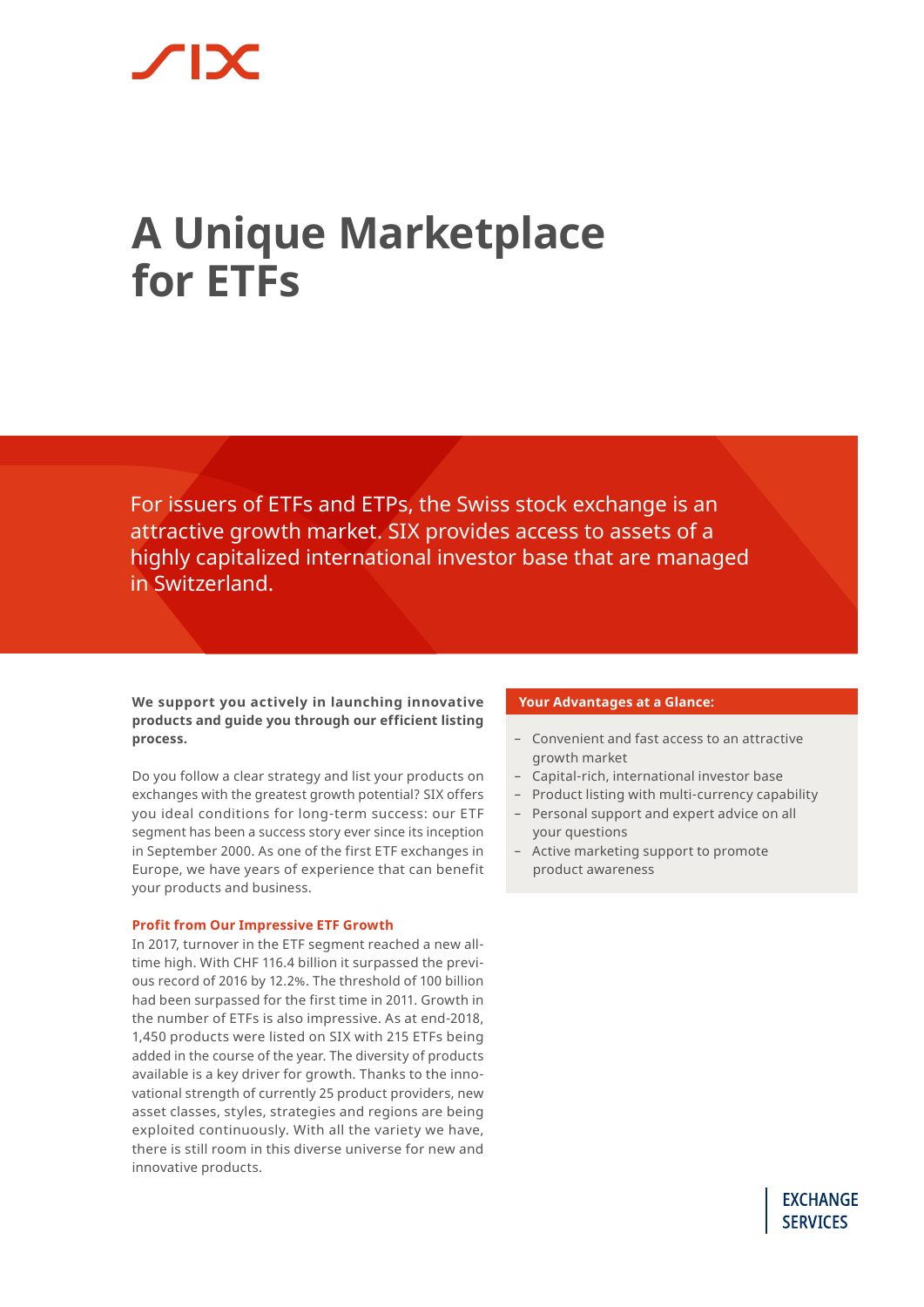

#### **ETF Turnover and Number\* of ETFs at SIX (as of 31.12.2018)**

\* Some fungible ETFs (same ISIN) are tradable in multiple currencies. They are accordingly counted more than once. Source: SIX

#### **World-Leading, Highly Capitalized Financial Center**

The strong growth in ETFs is a reflection of our large international group of investors: the financial sector in Switzerland has assets under management totaling CHF 6,231 billion of which one third is invested in funds and belongs primarily to domestic investors (59%). Switzerland is the world leader in cross-border private banking with a market share of 26%. Added to this is a large international pool of institutional clients with strong placement resources. Listing your products on SIX therefore gives you a way to tap into attractive growth potential.

#### **Active Potential**

Since 2014, active ETFs can also be listed and traded on SIX. This offers both issuers and investors new opportunities to cater to specific investment needs.

### **We Help to Make Your Innovative Products Successful**

Have you got plans to launch an innovative product? Our solution-oriented staff can offer you active support thanks to their industry-leading expertise. We can work with you to develop successful new ideas. Our ETP segment offers you additional placement opportunities. ETPs are collateralized, noninterest-earning bearer debt securities which replicate an underlying (generally from the commodities sector), either on a regular or leveraged basis. Like ETFs, they trade in a multi market-making segment, but in legal terms they are not funds.

#### **Reaching More Investors with Additional Currencies**

Our multi-currency capability gives you a convenient way to list your products in (at present) up to eight currencies at the same time: CHF, EUR, USD, GBP, JPY, CAD, AUD and SGD. Every product can be listed in more than one currency with the same ISIN and traded in several order books. More currencies can be added on request.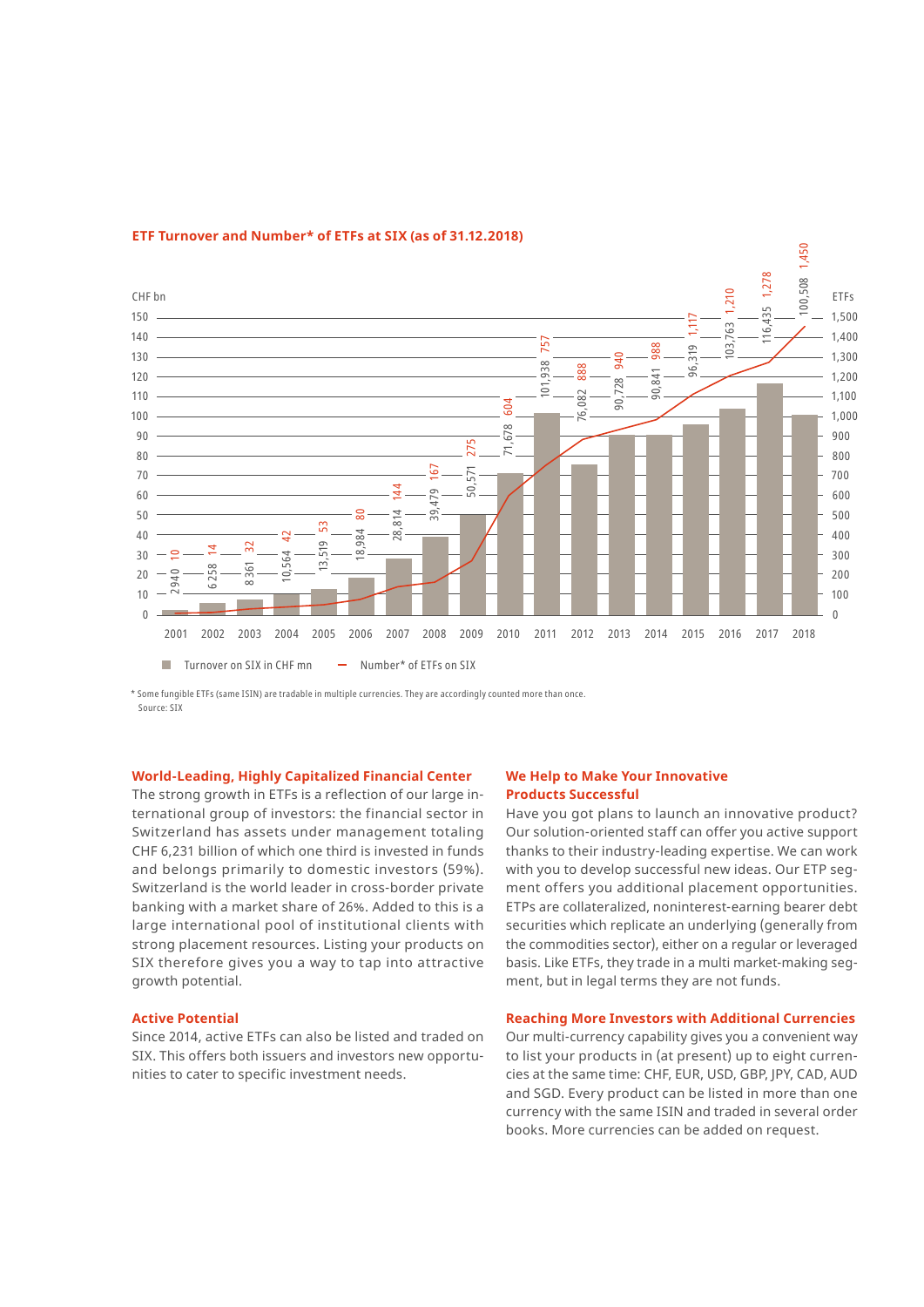#### **Efficient and Fast: The Steps to Admitting Your Products**



#### **Swift Admission to Trading**

SIX has created an efficient and clearly structured listing process so that your products can be traded more quickly. For existing issuers, the admission process for new products is completed within a maximum of ten exchange days. As a new issuer, your listing application will be processed in no more than 20 days. Our expert specialists will take you through the entire listing process step-by-step. With our personal support, we will make the process as simple as possible for you. We also provide extensive information on the listing process on our website.

#### **Make the Most of Ideal Trading Conditions**

SIX continues to invest in the most advanced trading technology so that it can keep pace with the growth in trading volumes. In X-stream INET, we have the world's highest-performing trading technology. It offers an average round-trip latency of just 14 microseconds and outstanding capacity reserves. The fully automated trading, clearing and settlement system from SIX is one of the most efficient in Europe. To guarantee the greatest possible flexibility, other clearing or settlement organizations can also be used to process transactions.

## **«We offer you active marketing support and can open doors for you to a highly capitalized investor base.»**

Danielle Reischuk, Senior ETFs & ETPs Sales Manager